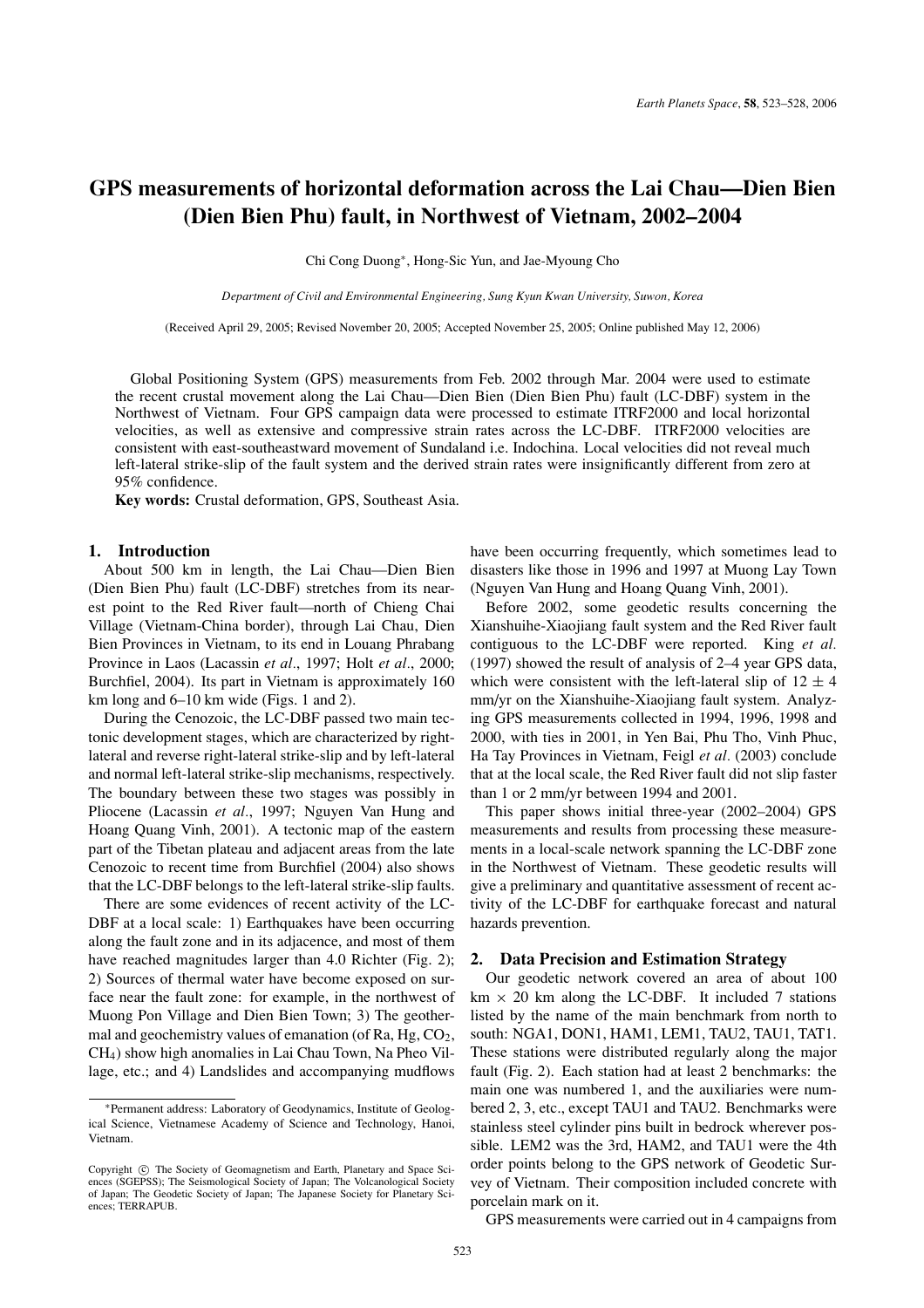

Fig. 1. Vietnam and adjacent region. Heavy lines with thickness gradually reducing show plate boundary and faults by their size; XXF: Xianshuihe-Xiaojiang Fault, RRF: Red River Fault; LC-DB(DBP)F: Lai Chau—Dien Bien (Dien Bien Phu) Fault from Lacassin *et al.* (1997), Holt *et al.* (2000), and Nguyen Van Hung and Hoang Quang Vinh (2001). Rectangle delimits the study area as shown in Fig. 2. Black arrows with error ellipses represent our ITRF2000 velocity solution, open thin ones are from Sundaland platelet model (Michel *et al.*, 2001), open wide ones depict direction of movements of the Philippine Sea Plate, South-China and Sundaland blocks (Michel *et al.*, 2000, 2001). Thin and dashed lines are rivers and international borders, respectively.

February 2002 to March 2004 in almost the same (dry) season to avoid the influence of local dislocation on benchmarks (Table 1).

4 TRIMBLE SSI, 1 TRIMBLE SSE receivers, COM-PACT L1/L2 with Ground Plane antennas, and only 1 MI-CRO CENTERED L1/L2 with Ground Plane antenna for the 4th campaign were used to record GPS signals. For no concrete pillar in the network, we had to do point centering with a tripod. GPS data sampling rate of 30 sec and 6° elevation mask were set to obtain more precise upward component (Nguyen Ngoc Lau, 2002a). Each session lasted about 23h 30m. RINEX transfer, and only simple quality check was run in situ after each session of field campaigns.

GPS observations were analyzed according to standard procedures (King and Bock, 2003; Herring, 2003). First, we used GAMIT software for processing single sessions, including 5 IGS stations: NTUS in Singapore, SHAO (Shanghai) for 2002a experiment, WUHN (Wuhan) in China, SUWN (Suwon), and DAEJ (Daejon) in Korea. These IGS stations were chosen because they were situated in notso-actively-deforming blocks in the region (Michel *et al.*, 2000, 2001). Their actual ITRF2000 coordinates and velocities were as ties with the global reference frame. We used IERS (International Earth Rotation and Reference Systems Service) Earth orientation parameters and the updated elevation-dependent antenna phase-center models proposed by the US National Geodetic Survey (Rothacher and Mader, 1996; King and Bock, 2003). Some considerable options for every (day) session processing were as follows:

- Appropriate constraint for initial condition and nongravitational force parameters of all satellites,
- Estimate 13 tropospheric zenith delay parameters using default standard tropospheric models (Nguyen Ngoc Lau, 2002b; King and Bock, 2003),
- Use updated elevation-dependent antenna phasecenter model.

The quality of daily solutions can be assessed by evaluating the repeatabilities of RMS of independent baseline components about their mean value, that is mean repeata-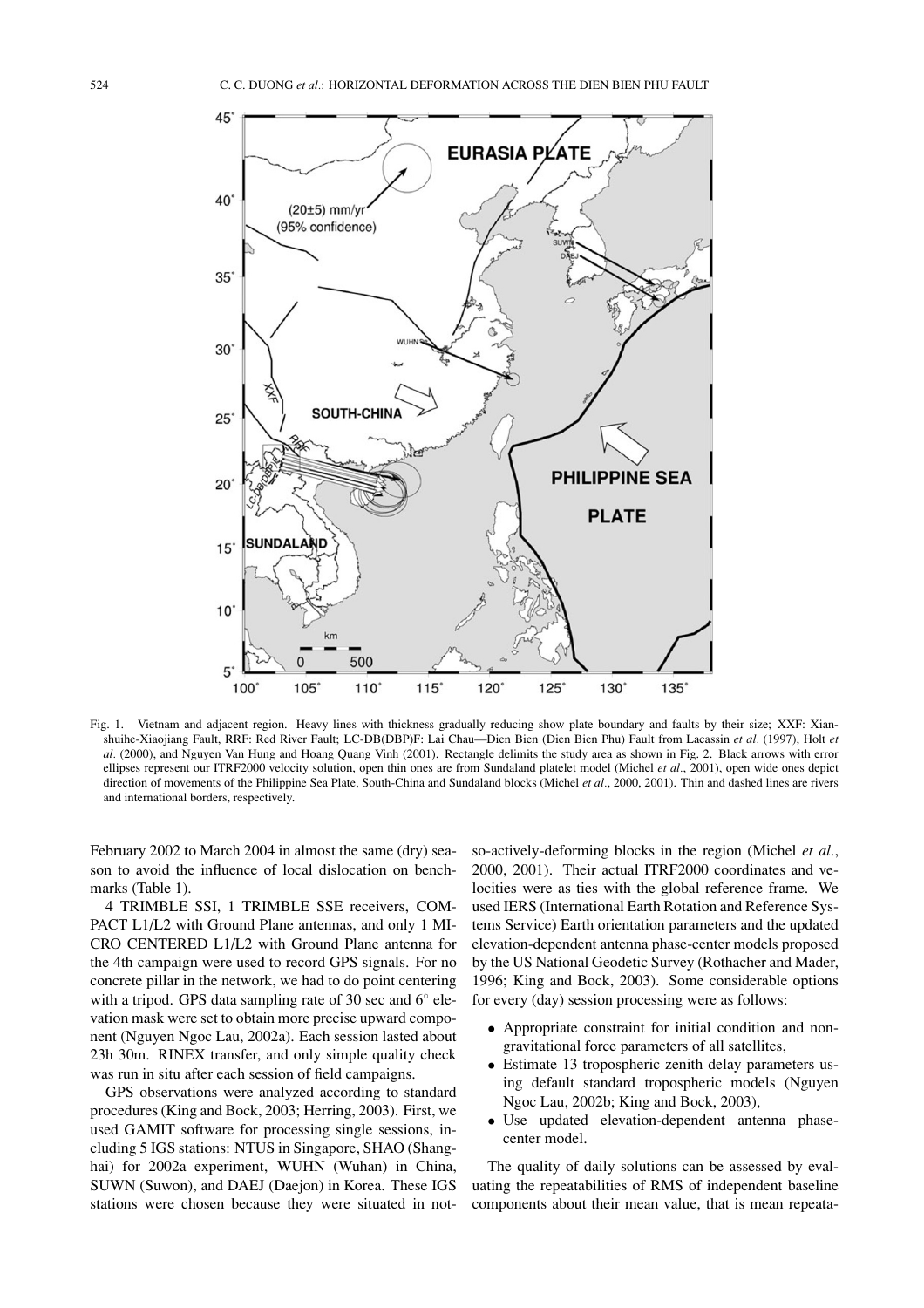

Fig. 2. GPS network with its stations (shaded triangles) and their names, earthquake epicenters (shaded circles) in a study area with magnitude *M* > 3.5 from the USGS (US Geological Survey) catalog (1973–Mar. 2005), faults (heavy lines), rivers (thin lines), international borders (dashed lines), and the velocities in a local reference frame defined by DON1, LEM1, and TAT1.

bility (Larson and Agnew, 1991). Mean WRMS for orbit re-estimated, bias-free, and bias-fixed daily solutions are shown for each campaign in Table 2.

of baseline length is obtained by the following formula:

$$
\sigma_{\text{length}} = \sqrt{a^2 + (bL)^2},
$$

There was not so much improvement from bias-free to bias-fixed solutions. Futhermore, WRMS of up components was larger than the one of horizontal components. Of the many effects on the collected GPS data, tropospheric delay, antenna phase center, and orbit errors can explain these differences. Time of sessions for some campaigns, for example, 2002a, was not within the UTC day. This produced a data gap of about half hour because of the reset of the receiver clock. We tried to divide such sessions into subsessions, for example, /055a, /055b etc., but this division did not improve the precision of coordinates and baseline lengths considerably. Therefore, we kept the default 1 UTC day sessions for daily processing. Using an antenna with ground plane could not entirely eliminate the sources of measurement biases. From Table 2, we adopted bias-fixed solutions as a result from GAMIT daily processing for all campaigns.

Second, we applied the Kalman filter (using GLOBK) to combine loosely constrained estimates of station coordinates and orbits with their covariances from each session. For- a small span network and with few permanent IGS stations in an adjacent area, we did not combine our daily solutions with global ones available from SOPAC (Scripps Orbit and Permanent Arrays Center). Maintaining the orientation of our network through IGS orbit and IERS Earth orientation parameters, we followed the iterative process proposed by Herring (2003) to obtain consistent coordinates of all stations for individual GPS network adjustment over each campaign. After time series of coordinates and baseline lengths had been checked for outliers, we excluded NTUS from further velocity solutions because of large RMS of coordinates and baseline lengths associated with it. Precision where values of *a* and *b* can be seen from Table 2, and *L* is the distance between benchmarks.

These values give an average relative precision of  $10^{-7}$ for the shortest measured baseline length (∼20 km) in our network.

We have also used GIPSY-OASIS II software for GPS data processing for each experiment and the results were compared with GAMIT/GLOBK results. No considerable differences found between the two results (Yun and Hwang, 2002). Therefore, we chose the GAMIT/GLOBK result for further velocity solutions.

In the third step, we applied appropriate constraints to define reference frame of horizontal velocity fields (Dong *et al.*, 1998) in a study area using GLOBK. Two kinds of velocity fields (Herring, 2003) were estimated from four sets of GPS data:

1) Horizontal velocities in ITRF2000 by minimizing the adjustments of ITRF2000 velocities of IGS stations used in analysis, and

2) Relative horizontal velocities between strands of the main fault with several options:

- Assuming 3 IGS stations: WUHN, SUWN, DAEJ, with NGA1, HAM1, and TAU1(2), locate on a single block (Michel *et al.*, 2000, 2001; Feigl *et al.*, 2003).
- Same as previous but at the local scale: excluding IGS stations.
- Minimum constraints also within a local frame: fix two stations on either side of the main fault.
- Fix three stations on either side of the main fault.

ITRF2000 velocity solution of our network can be checked by calculating the velocities of all sites using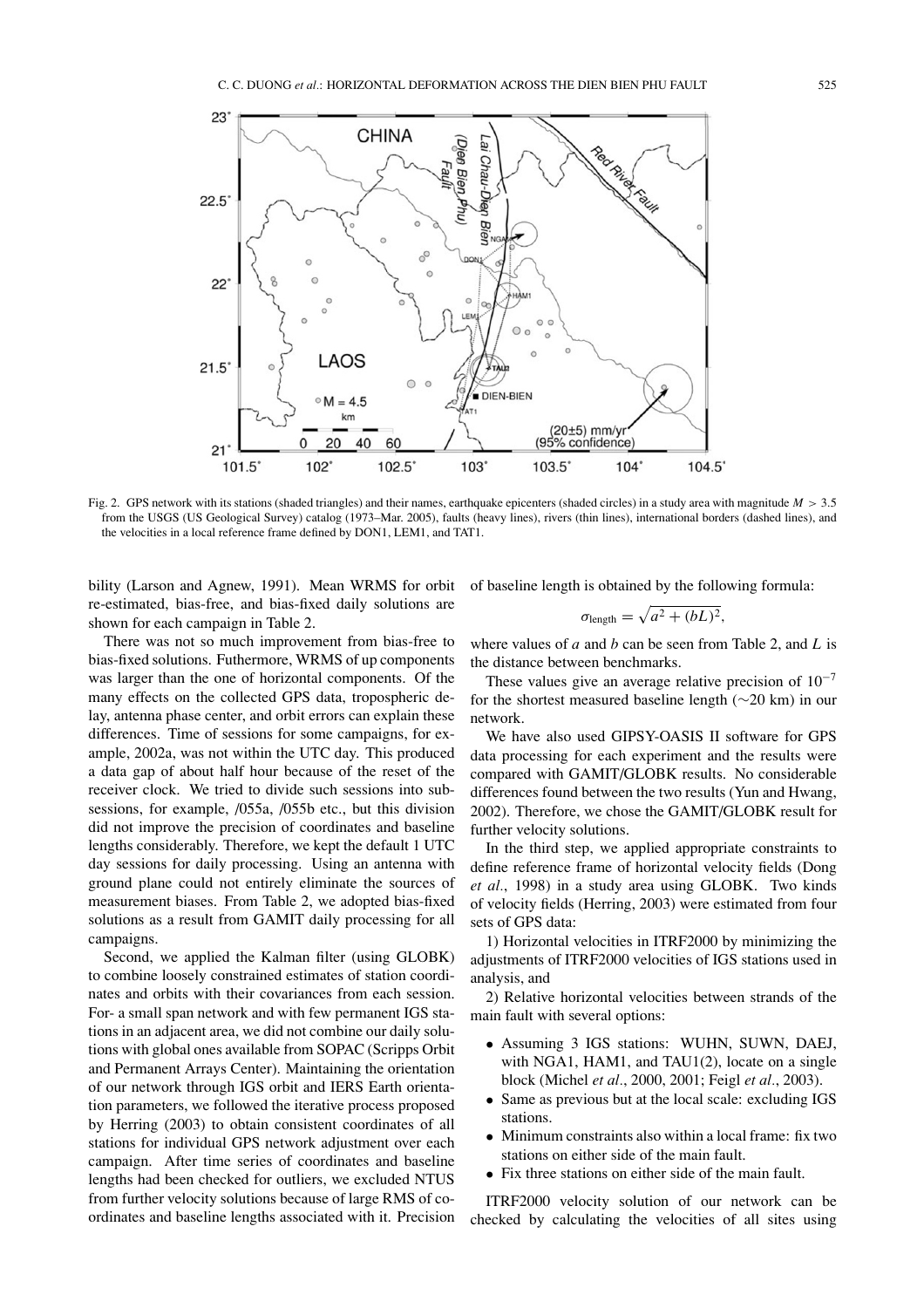|                  |     | NGA1        | DON1        | HAM1        | LEM1        | TAU1        | TAU <sub>2</sub> | TAT1        |
|------------------|-----|-------------|-------------|-------------|-------------|-------------|------------------|-------------|
| $2002\mathrm{a}$ | 054 | $\mathbf X$ | $\mathbf X$ | $\mathbf X$ | $\mathbf X$ |             | $\mathbf X$      |             |
|                  | 055 | $\mathbf X$ | $\mathbf X$ | $\mathbf X$ | $\mathbf X$ |             | $\mathbf X$      |             |
|                  | 056 | $\mathbf X$ | $\mathbf X$ | $\mathbf X$ | $\mathbf X$ |             | $\mathbf X$      |             |
|                  | 057 | $\mathbf X$ | $\mathbf X$ | $\mathbf X$ | $\mathbf X$ |             | $\mathbf X$      |             |
|                  | 058 | $\mathbf X$ | $\mathbf X$ | $\mathbf X$ | $\mathbf X$ |             | $\mathbf X$      |             |
| $2002\mathrm{b}$ | 318 |             | $\mathbf X$ |             |             | $\mathbf X$ |                  | $\mathbf X$ |
|                  | 319 |             | $\mathbf X$ |             |             |             |                  | $\mathbf X$ |
|                  | 320 |             | $\mathbf X$ | $\mathbf X$ |             |             |                  |             |
|                  | 321 |             | $\mathbf X$ | $\mathbf X$ | $\mathbf X$ |             |                  |             |
|                  | 323 |             |             | $\mathbf X$ | $\mathbf X$ |             |                  | $\mathbf X$ |
|                  | 324 |             |             | $\mathbf X$ | $\mathbf X$ | $\mathbf X$ |                  |             |
|                  | 325 |             |             |             | $\mathbf X$ | $\mathbf X$ |                  |             |
|                  | 326 |             |             |             |             | $\mathbf X$ | $\mathbf X$      | $\mathbf X$ |
| 2003             | 051 | $\mathbf X$ | $\mathbf X$ | $\mathbf X$ | $\mathbf X$ |             | $\mathbf X$      |             |
|                  | 052 | $\mathbf X$ | $\mathbf X$ | $\mathbf X$ | $\mathbf X$ |             | $\mathbf X$      |             |
|                  | 053 | $\mathbf X$ | $\mathbf X$ | $\mathbf X$ | $\mathbf X$ |             | $\mathbf X$      |             |
|                  | 054 | $\mathbf X$ | $\mathbf X$ | $\mathbf X$ | $\mathbf X$ |             | $\mathbf X$      |             |
|                  | 055 | $\mathbf X$ | $\mathbf X$ | $\mathbf X$ | $\mathbf X$ |             | $\mathbf X$      |             |
| 2004             | 058 | $\mathbf X$ | $\mathbf X$ | $\mathbf X$ | $\mathbf X$ |             | $\mathbf X$      |             |
|                  | 059 | $\mathbf X$ | $\mathbf X$ | $\mathbf X$ | $\mathbf X$ |             | $\mathbf X$      |             |
|                  | 060 | $\mathbf X$ | $\mathbf X$ | $\mathbf X$ | $\mathbf X$ |             | $\mathbf X$      |             |
|                  | 061 | $\mathbf X$ | $\mathbf X$ | $\mathbf X$ | $\mathbf X$ |             | $\mathbf X$      |             |
|                  | 063 |             |             |             | $\mathbf X$ | $\mathbf X$ |                  | $\mathbf X$ |
|                  | 064 |             |             |             | $\mathbf X$ | $\mathbf X$ |                  | $\mathbf X$ |
|                  | 065 |             |             |             |             | $\mathbf X$ | $\mathbf X$      | $\mathbf X$ |

Table 1. Availability of GPS observations from Feb. 2002 to Mar. 2004.

Table 2. Mean WRMS for the shortest baselines from daily solutions and Precision of baseline length estimated from loosely constrained combination of sessions for individual campaigns.

|                   | Solution type        | Mean Repeatability (mm) |      |      | Precision of baseline length |           |
|-------------------|----------------------|-------------------------|------|------|------------------------------|-----------|
|                   | (Re-estimated orbit) | North                   | East | Up   | $a$ (mm)                     | $b$ (ppb) |
| 2002a             | bias-free            | 1.7                     | 3.8  | 13.6 |                              |           |
|                   | bias-fixed           | 1.7                     | 3.3  | 13.4 | 2.14                         | 1.04      |
| 2002 <sub>b</sub> | bias-free            | 1.5                     | 3.0  | 4.5  |                              |           |
|                   | bias-fixed           | 1.6                     | 1.7  | 5.0  | 1.50                         | 0.95      |
| 2003              | bias-free            | 2.6                     | 3.5  | 13.4 |                              |           |
|                   | bias-fixed           | 2.6                     | 2.9  | 13.4 | 2.79                         | 1.71      |
| 2004              | bias-free            | 1.6                     | 2.6  | 8.0  |                              |           |
|                   | bias-fixed           | 1.6                     | 2.7  | 8.1  | 2.16                         | 1.54      |

for example Sundaland platelet model from Michel *et al.* (2001).

Additionally, to better illustrate the deformation within the fault zone, strain rates of "eigenvalues" parameterization, the maximum extension  $\varepsilon_1$ , maximum compression  $\varepsilon_2$ and its azimuth  $\theta$ , and rotation  $\Omega$ , were estimated for the whole network from the ITRF2000 velocity solution (Feigl *et al.*, 1990; Yun, 2000). The advantage of using the strain parameters is that they are almost invariant to the changes in the horizontal network scale and orientation (Vanícek and Krakiwsky, 1986; Yun, 2000).

### **3. Results**

The estimated velocities in ITRF2000 are shown in Table 3 and Fig. 1. ITRF2000 horizontal velocity field components of our network have uncertainties of about  $\pm 3$  mm/yr except the east components at TAU1 and TAT1, which are  $\pm$ 3.5 and  $\pm$ 3.8 mm/yr, respectively. It can be explained mainly by a rather small number of GPS data available, point centering by tripod, and type of antenna used in campaigns.

Velocities calculated by Sundaland platelet model (Michel *et al.*, 2001) are shown in Fig. 1 and Table 3. They are well consistent with our ITRF2000 velocity solution.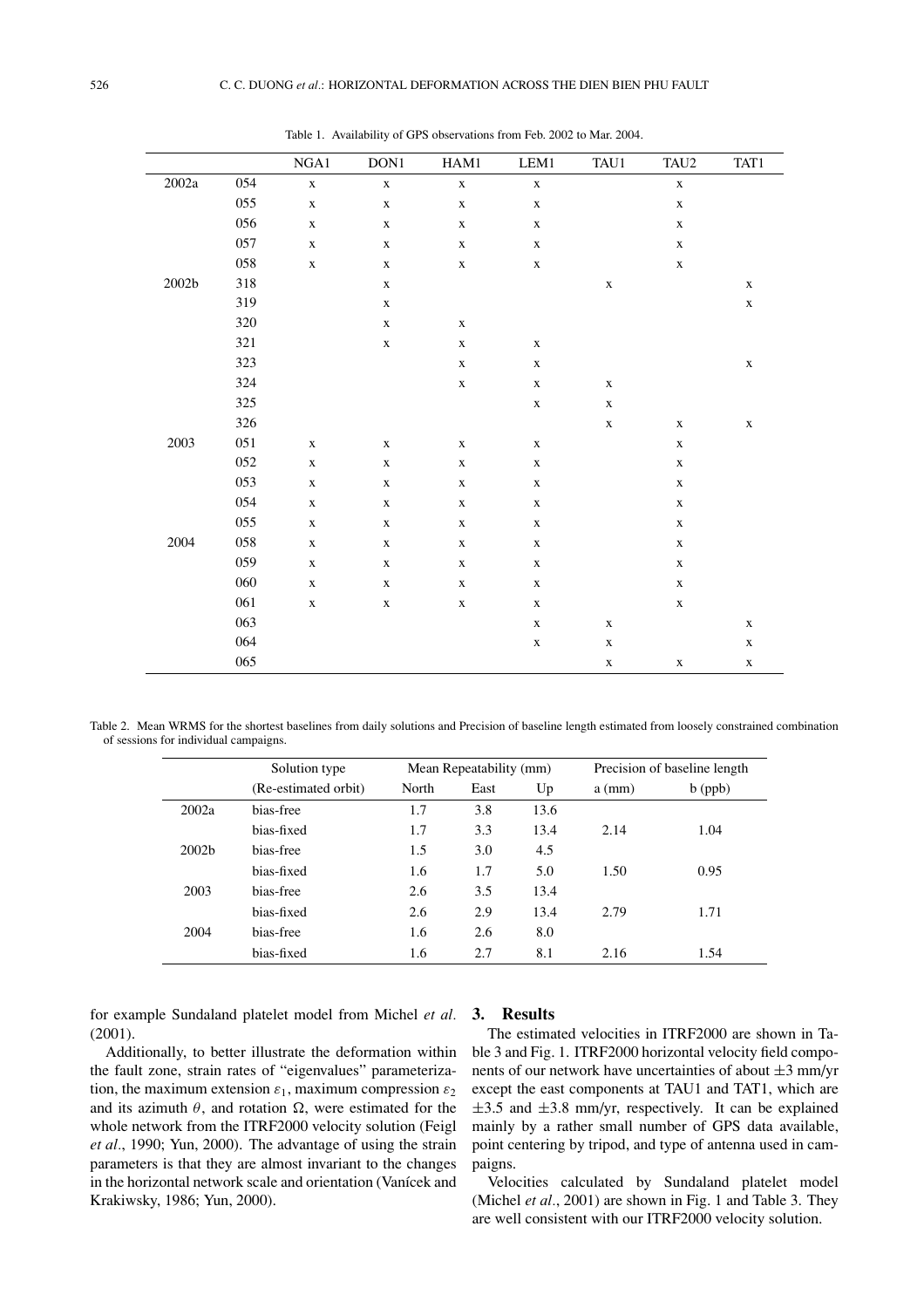|                  |                | <b>ITRF2000</b> | Michel <i>et al.</i> $(2001)$ |           |  |
|------------------|----------------|-----------------|-------------------------------|-----------|--|
|                  | $VE$ (mm)      | $VN$ (mm)       | $VE$ (mm)                     | $VN$ (mm) |  |
| <b>DAEJ</b>      | $28.1 \pm 0.9$ | $-16.0 \pm 0.9$ |                               |           |  |
| <b>SUWN</b>      | $28.0 \pm 0.9$ | $-15.2 \pm 0.9$ |                               |           |  |
| WUHN             | $32.8 \pm 0.9$ | $-13.5 \pm 0.9$ |                               |           |  |
| NGA1             | $41.1 \pm 3.0$ | $-9.0\pm2.6$    | 36.1                          | $-9.2$    |  |
| HAM1             | $35.4 \pm 3.0$ | $-10.7 \pm 2.6$ | 36.1                          | $-9.2$    |  |
| TAU1             | $35.6 \pm 3.5$ | $-11.1\pm3.0$   | 36.0                          | $-9.1$    |  |
| TAU <sub>2</sub> | $35.2 \pm 3.1$ | $-10.6 \pm 2.6$ | 36.0                          | $-9.2$    |  |
| DON <sub>1</sub> | $36.9 \pm 3.0$ | $-11.4 \pm 2.6$ | 36.0                          | $-9.2$    |  |
| LEM1             | $36.6 \pm 3.0$ | $-10.5 \pm 2.6$ | 36.1                          | $-9.2$    |  |
| TAT1             | $35.3 \pm 3.8$ | $-8.8 \pm 3.0$  | 36.1                          | $-9.2$    |  |

Table 3. Velocities estimated in ITRF2000 and by Michel *et al.* (2001).



Fig. 3. GPS network, earthquake epicenters, faults, rivers, international borders are the same as in Fig. 2, and the maximum extension, compression strain parameters estimated from our ITRF2000 velocity solution for the whole network.

Every estimated local horizontal velocity had the same uncertainty as the ITRF2000 solution. Most of these velocities were several millimeters/yr and at 95% confidence level, resulted in no displacement between the strands of the main fault, except NGA1 station, which gave a remarkable north-eastward, greater-than-5 mm/yr velocity (solutions with minimum constraints: fixing DON1 and LEM1 stations, and fix three stations DON1, LEM1, TAT1 on one side of the fault (Fig. 2). This result reconfirms the abovementioned point of view of Michel *et al.* (2000, 2001), and favors the left-lateral strike-slip of the fault zone (Nguyen Van Hung and Hoang Quang Vinh, 2001).

Concerning the whole network, the values of the most extensional, compressional, and rotational parameters are also insignificant and smaller than their standard errors. None of them were distinguishable from zero (no deformation) with 95% confidence.

However, based on their direction, the estimated strain rates can be interpreted in terms of the fault's present-day activity. Figure 3 shows the estimated strain rates  $\varepsilon_1$ ,  $\varepsilon_2$ from the ITRF2000 velocity solution. Azimuths of them correspond to maximum left-lateral simple shear on the sublongitudinal striking LC-DBF. The maximum compression strain rate almost coincides with north-northwest trending compression at late stage of tectonic stress field of the LC-DBF, which started, possibly, from Pliocene, 5 Ma ago (Nguyen Van Hung and Hoang Quang Vinh, 2001; Burchfiel, 2004). Meanwhile, vertical velocity component was not precise enough for the detection of the reverse or normal faulting in a study area.

## **4. Conclusion**

A series of GPS measurements for four epochs from 2002 to 2004 were used to detect the recent crustal movements